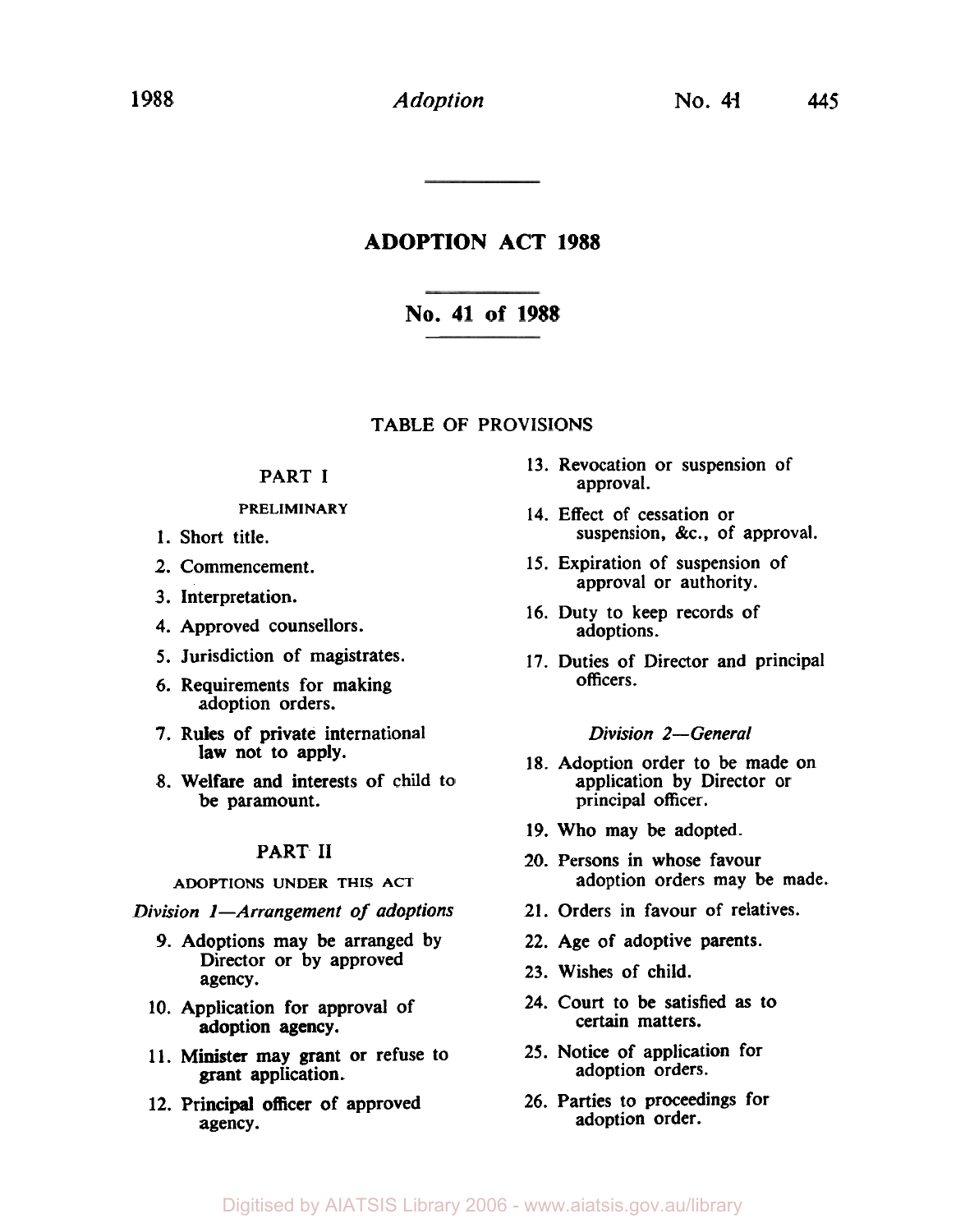- **446 No. 41** *Adoption* **1988** 
	- **27.** Custody, &c., after refusal of application for adoption order.
	-

### *Division 3-Consents to adoptions*

- **29.**  Consents required to adoption.
- **30.**  Manner of giving consent.
- **31.**  Requirements to be complied with.
- **32.**  Consent by guardian under section **29 (6).**
- **33.**  Consents to be construed as general consents.
- **34.**  Consents given under law of another State or a Territory.
- **35.**  Revocation of consents.
- **36.**  Defective consents.
- **37.**  Court may dispense with consents.
- **38.**  Person who gives consent to be given notice of certain events.

*Division 4-Care of child pending adoption* 

- **39.** Care of child pending adoption.
- **40.** Guardianship of child awaiting adoption.
- **41.** Renunciation of guardianship for adoption of child in another State.
- child. **42.** Guardianship of non-citizen
- care, control, placement, &c., of child. **43.** Miscellaneous provisions **as to**
- **44.** Duty of principal officer to report to Director.
- **45.** Natural parent's right of access after consent.

#### *Division 5-Adoption of non-citizen children*

- **46.** Orders for adoption of non- **28.** Discharge of adoption orders. citizen children.
	- **47.** Supervision of certain children
	- **48.** Supervision of certain noncitizen children.

## PART **III**

### **ADOPTION ORDERS**

*Division I-Certificates of adoption* 

**49.** Certificates of adoption.

*Division 2-Effect of adoption orders* 

- *50.* General effect of adoption orders.
- **51.** Effect of orders in relation to dispositions of property.
- **52.** Bequest by will to unascertained adopted person.
- **53.** Adoption order not to affect distribution of property by trustees or personal representatives unless notice given.
- **54.** Names of adopted person.
- *55.* Effect of adoption order on domicile.

### *Division 3-Interim orders*

- **56.** Making of interim orders.
- **57.** Duration of interim orders.
- **58.** Discharge of interim orders.

# **PART IV**

### **RECOGNITION OF ADOPTIONS**

- **59.** Recognition of Australasian adoptions.
- **60.** Recognition of foreign adoptions.
- **61.** Declarations of validity of foreign adoptions.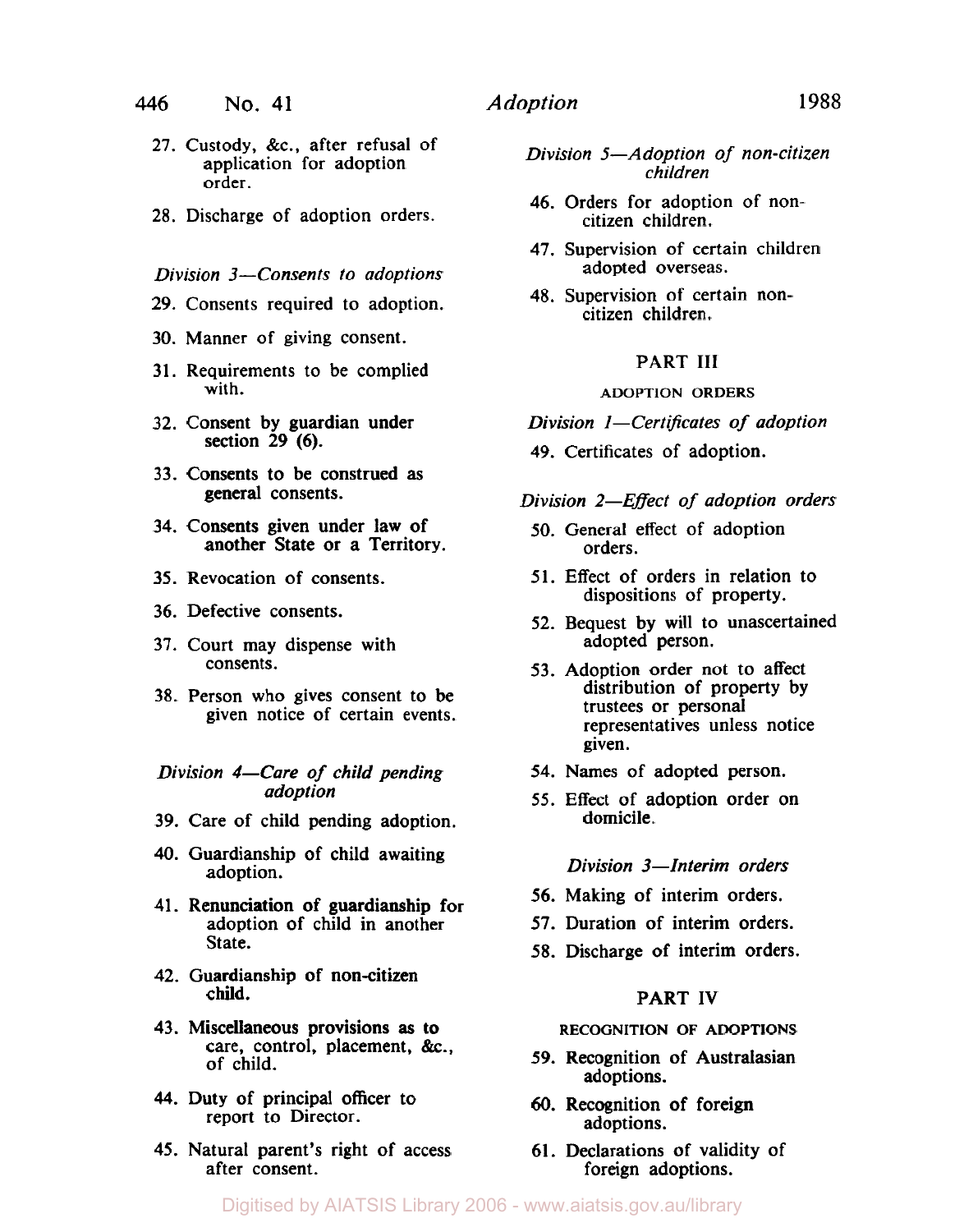## PART V

#### **REGISTRATION OF ORDERS**

- **62.**  Memorandum of adoption order, &c., to be sent to the Registrar-General.
- **63.**  Record of adoptions and endorsements, &c., to be made in birth registers in relation to adopted person.
- **64.**  Record of adoptions of persons born outside Australia.
- **65.**  Discharge of adoption orders.
- **66.**  Sending of memoranda of orders to other States, &c.
- **67.**  Entries in registers of births not to be disclosed.
- **68.**  Former register of adoptions and memoranda of adoption orders not open for search.
- **69.**  Copies of entries in the special record.
- **70.**  Directions to registrars for purposes of this Part.

#### PART VI

### **ACCESS TO INFORMATION**

*Division I-General* 

- **71.**  Restriction on access to records and reports.
- **72.**  Duties of relevant authorities to provide information.
- **73.**  Director may obtain information from the court.
- **74.**  Counselling services.
- **75.**  Protection of privacy.
- **76.**  Disclosure of medical information.

## *Division 2-Persons entitled to birth certificates or information*

**77.** Application of this Division where adopted person under guardianship.

- **78.** Provision of information by relevant authorities.
- **79.** Access to birth certificates of adopted persons born outside Tasmania.
- 80. Grant of certificate **as** to counselling, &c.
- 81. Adopted person's right to information under age 18.
- **82.** Adopted person's right to information at age **18.**
- **83.** Natural parent's right to information about adopted person under age 18.
- **84.** Natural parent's right to information about adult adopted person.
- **85.** Natural relative's right to information.
- **86.** Adoptive parent's right to information.
- **87.** Power of judge to order release of information to adopted persons, natural parents, &c.
- **88.** Power of judge to order release of information to other interested persons.

*Division 3-Adoption In formation Service* 

- **89.** Adoption Information Service.
- **90.** Adoption Information Registers.

## PART VII

### **MISCELLANEOUS**

#### *Division I-Supplemental provisions*

- **91.** Delegation of powers of Director.
- **92.** Financial assistance.
- **93.** Hearings to be in camera.
- **94.** Director, principal officer, &c., may appear at hearings.
- **95.** Judicial notice of signatures.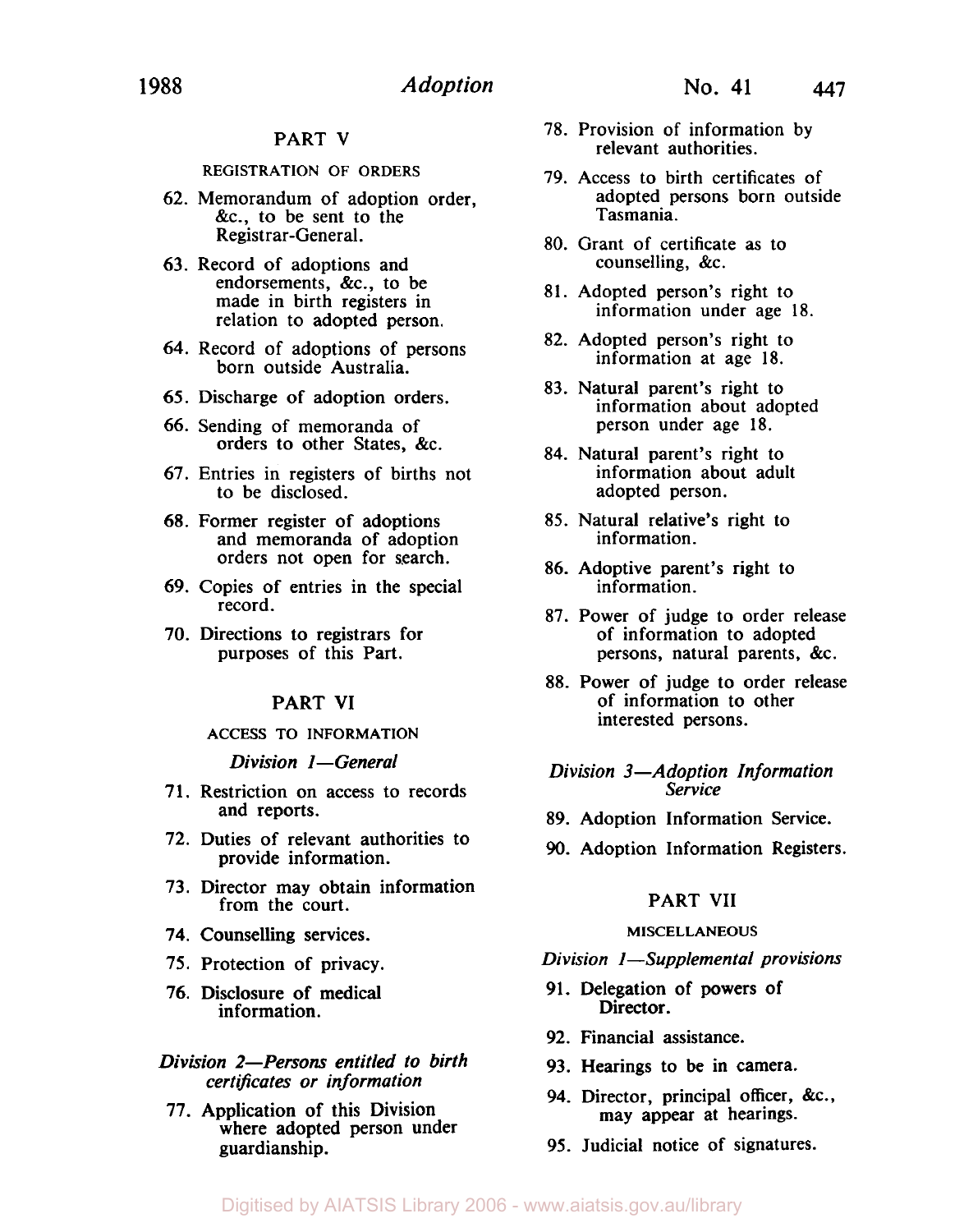- **96.** Certified copies, &c., of adoption order **to** be evidence.
- **97.** Fees for assessment of applicants for adoption of non-citizen child, &c.
- **98.** Waiver of fees.
- 99. Indentities of certain persons not to be revealed.
- disclosed. **100.** Contents of reports not to be
- records. **101.** Restriction on inspection of

### *Division 2-Offences*

- **102.** Territorial application of Part.
- **103.** Destruction, removal, &c., of adoption records.
- **104.** Taking away, &c., adopted child by natural parent.
- **105.** Harbouring child taken from adoptive parents.
- **106.** Undue influence, &c.
- **107.** Payments in consideration of adoptions, &c.
- **108.** Restrictions on advertising.
- **109.** Restriction on publication of identity of parties.

- **1 10.** Unauthorized arrangements for adoption.
- **111.** Agency, &c., to comply with request for information.
- **112.** False statements.
- **113.** Personation.
- **114.** Presenting forged consent, &c.
- **115.** Improperly witnessing consent to adoption.
- **116.** Penalties.
- **117.** Prosecutions for offences against this Act.

#### *Division 3-Regulations*

**118.** Regulations.

#### *Division 4-Savings and repeals*

- **119.** Savings and transitional provisions.
- **120.** Repeal of *Adoption of Children Act 1968.*
- **121.** Consequential amendments to *Registration of Births and Deaths Act 1895.*

## SCHEDULE **1**

**CONSEQUENTIAL AMENDMENTS TO REGISTRATION OF BIRTHS AND DEATHS ACT 1895**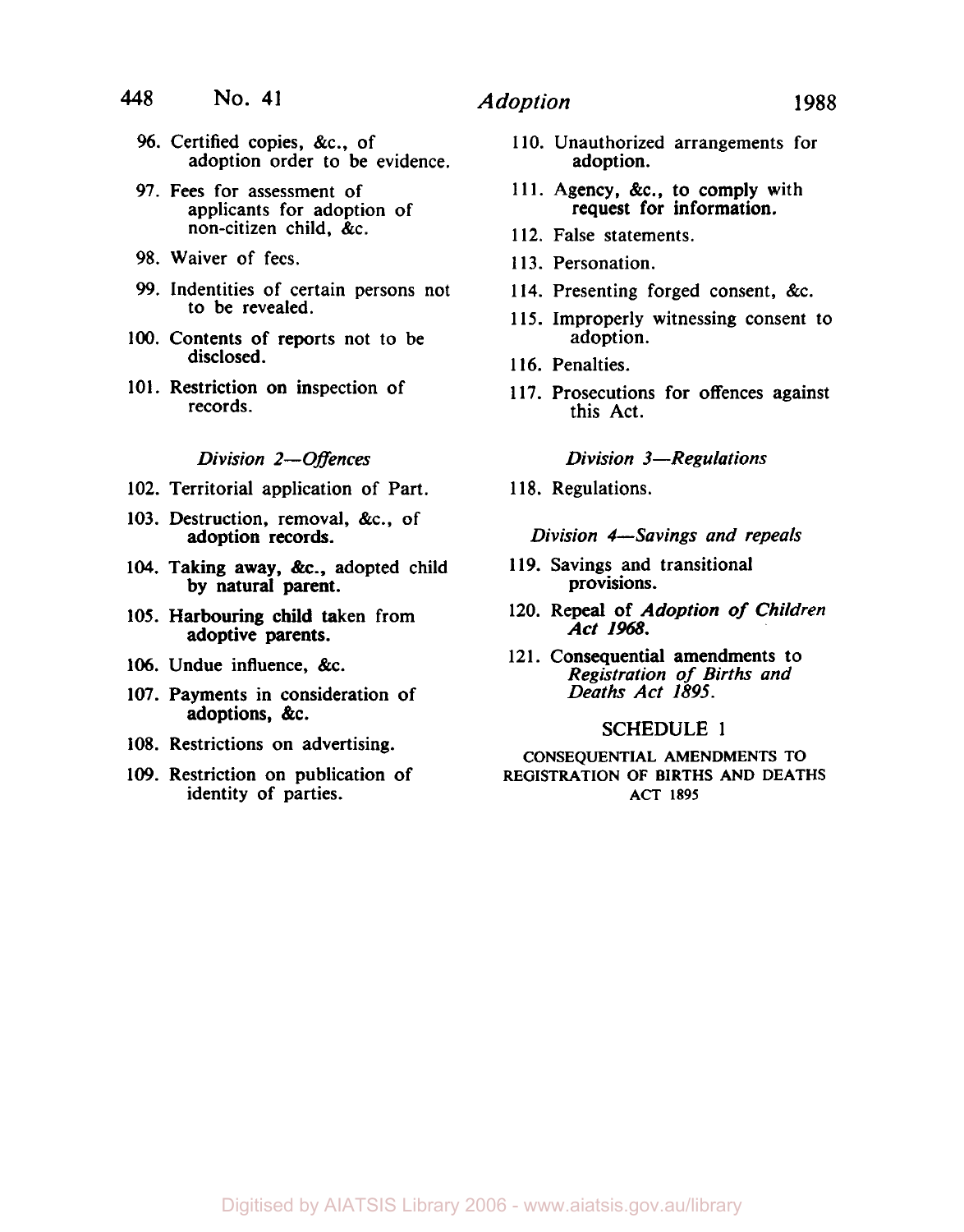

**ADOPTION ACT 1988** 

# **No. 41 of 1988**

#### ........................................................

**AN ACT to amend and consolidate the law relating to adoption, to repeal the Adoption of Children Act 1968, and to make consequential amendments to the Registration of Births and Deaths Act 1895.** 

# **[Royal Assent 10 November 1988]**

BE it enacted by His Excellency the Governor of Tasmania, B by and with the advice and consent of the Legislative Council and House of Assembly, in Parliament assembled, as follows:-

# PART I

## **PRELIMINARY**

1-This Act may be cited as the *Adoption Act 1988*. Short title.

**2-(1)** This section and sections **1** and 3 shall commence **commencement.**  on the day on which this Act receives the Royal assent.

**(2)** Except as provided in subsection **(l),** the several provisions of this Act shall commence on such day or days as may be fixed by proclamation.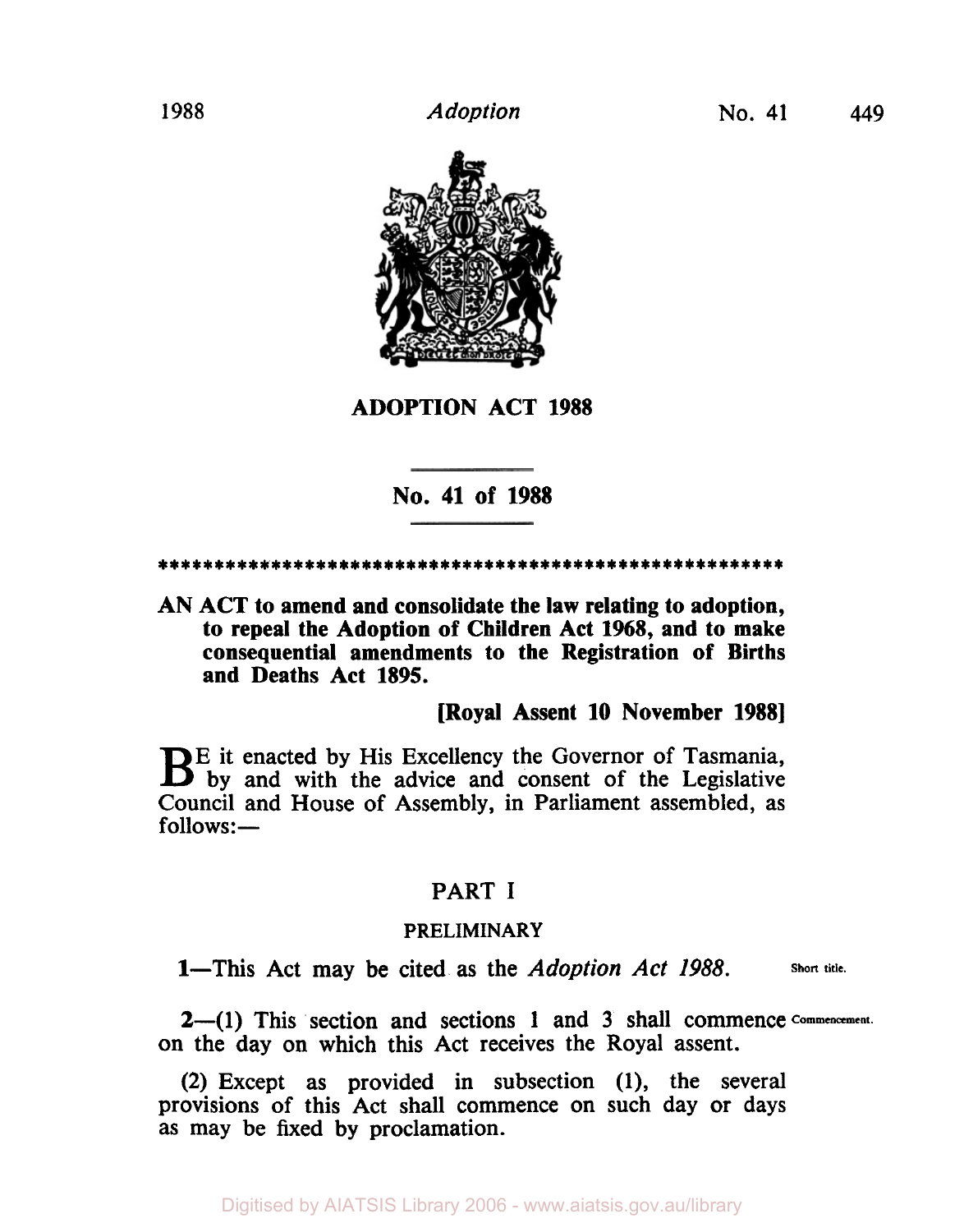- Interpretation. **3**—(1) In this Act, unless the contrary intention appears— "adopted person" means a person-
	- *(a)* an order for whose adoption was made under this Act or any corresponding previous enactment; or
	- (b) an order for whose adoption was made, whether before or after the commencement of this section, in a place outside Tasmania if the birth of that person has been registered in Tasmania;
	- "adoption order" means an order for the adoption of a person made under this Act;
	- "agency" means a welfare organization that is, or has been at any time, an approved agency;
	- "approved agency" means-
		- *(a)* a welfare organization approved by the Minister as an adoption agency under Division **1** of **Part** 11; or
		- (b) a welfare organization that, immediately before the commencement of this section, was approved as a private adoption agency within the meaning of the repealed Act,

so long **as** that approval is not revoked or suspended under section **13;** 

"approved counsellor" means a person who is for the time being approved as a counsellor under section **4,**  and includes a person who is for the time being approved as a counsellor under a law of another State or a Territory corresponding *to* this Act;

"child" means-

- *(a)* a person who has not attained the age of **18**  years; or
- (b) a person who has attained that age in respect of whom an adoption order is sought;

"country" includes a part of a country;

"court" means a magistrate having jurisdiction under this Act by virtue of section *5;* 

- "the Director" means the Director for Community Welfare;
- "disposition of property" includes the grant or exercise of a power of appointment in respect of property;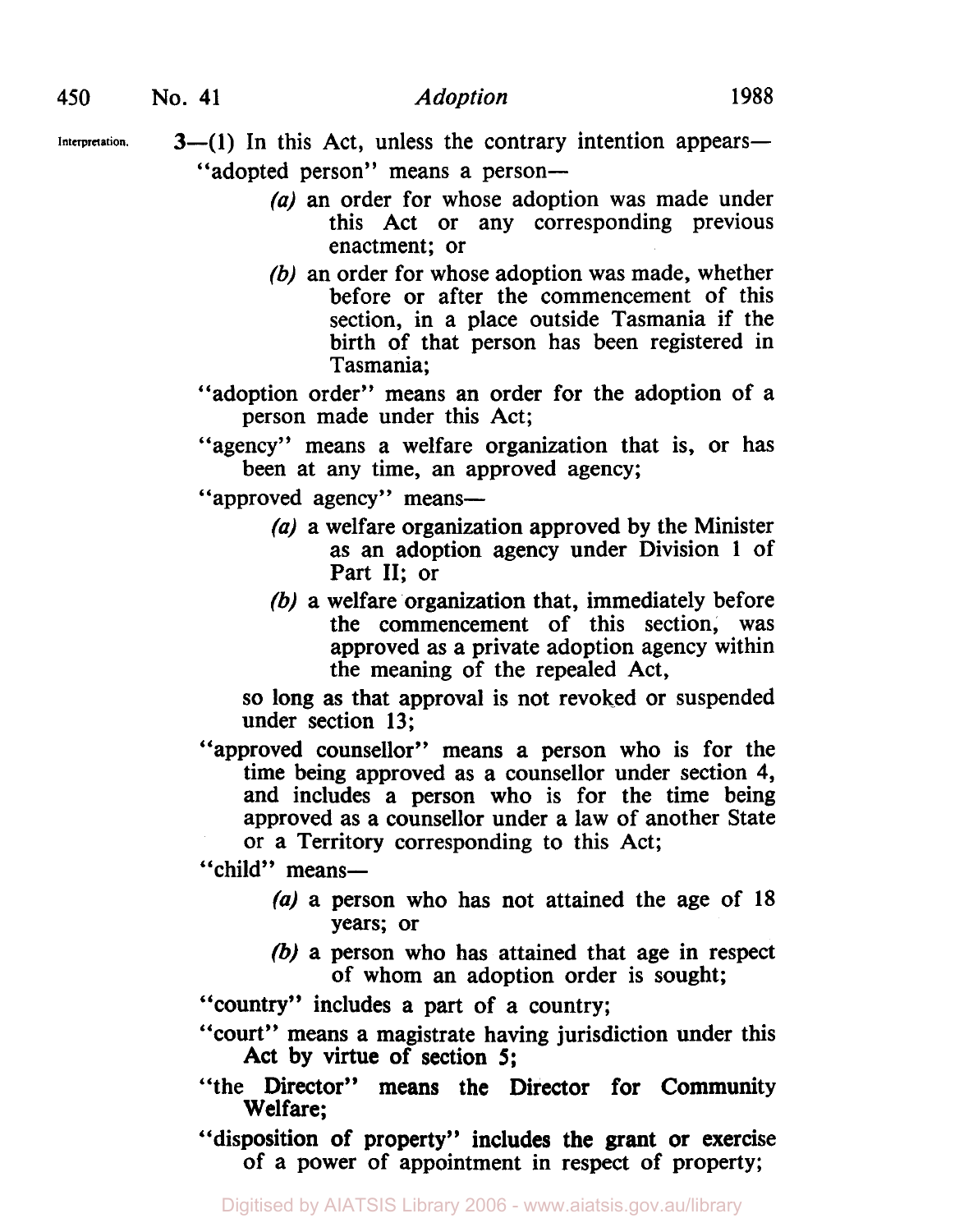**45 1** 

"the former register of adoptions" means the register of adoptions formerly kept by the Registrar-General for the purposes of the *Adoption of Children Act 1920;* 

"function" includes duty;

"guardian" in relation to a child, includes—

- *(a)* a person who under a law of the Commonwealth or a State or Territory, is, or is deemed to be, the guardian of the child, to the exclusion of, or in addition to, a parent or other guardian; and
- (b) in the case of a guardian of a non-citizen child under the *Immigration (Guardianship of Children) Act 1946* of the Commonwealth, a person to whom the performance or exercise of any functions or powers as a guardian are delegated under that Act;

"interim order" means-

- *(a)* an interim order made and in force under Division 3 of Part 111; or
- (b) an interim order made under the repealed Act and in force immediately before the commencement of section 120;
- "natural parent", in relation to an adopted person, means-
	- *(a)* a person who is named in the entry relating to the adopted person in a register of births, whether in Tasmania or in a place outside Tasmania, as a parent of the adopted person;
	- (b) a man who is declared to be the father of the adopted person under a declaration of paternity in force under section **10** of the *Status of Children Act 1974,* if a copy of the declaration is filed in the office of the Registrar-General under section **9** (3) of that Act;
	- (c) a man against whom an order has been made under section 26 or 27 of the *Maintenance Act 1967* in respect of the adopted person, if a copy of the order is filed in the office of the Registrar-General under section 9 (3) of the *Status of Children Act 1974;*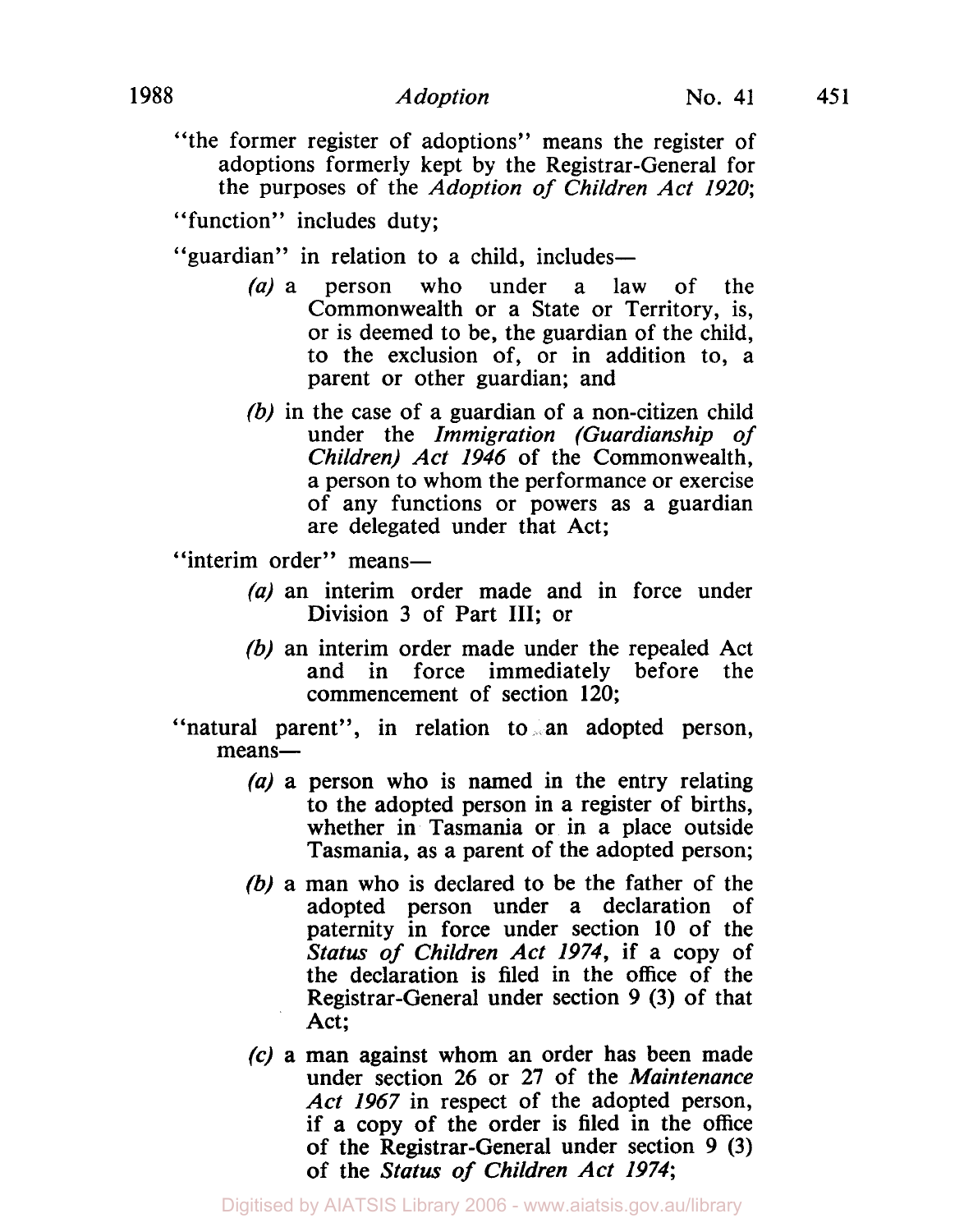- *(d)* a man who is named in an instrument filed in the office of the Registrar-General under section **9** (1) of the *Status of Children Act 1974* that acknowledges that he is the father of the adopted person; or
- (e) in relation to an application under section **83, 84,** or **90,** a man who satisfies a relevant authority that there is evidence that the man is the father of the adopted person;
- "natural relative", in relation to an adopted person, means a grandparent, brother, sister, uncle, or aunt of the adopted person, where the relationship is of the whole blood or half-blood;
- "non-citizen child" has the same meaning as in the *Immigration (Guardianship of Children) Act 1946* of the Commonwealth;
- "principal officer", in relation to an approved agency, means the person nominated in an application made by the agency under section 10 or under the repealed Act as its principal officer and includes the person, if any, nominated as the deputy principal officer of that agency in any such application;

"property" includes an interest in property;

- "registrar" means a person appointed or holding office as a registrar of births and deaths under section **4**  of the *Registration of Births and Deaths Act 1895;*
- "relative", in relation to a child, means a grandparent, brother, sister, uncle, or aunt of the child, whether the relationship is of the whole blood or half-blood or by affinity and notwithstanding that the relationship depends on the adoption of a person;
- "relevant authority", in relation to an application under Part VI, means-
	- *(a)* the Director; or
	- (b) where the application relates to information contained in records, or a copy of a birth certificate, in the possession, or under the control, of an agency, that agency;
- "the repealed Act" means the *Adoption of Children Act 1968;*
- "the special record" means the special record formerly kept under section **22F** of the *Registration of Births and Deaths Act 1895* and continued in force under section **63 (1)** of this Act;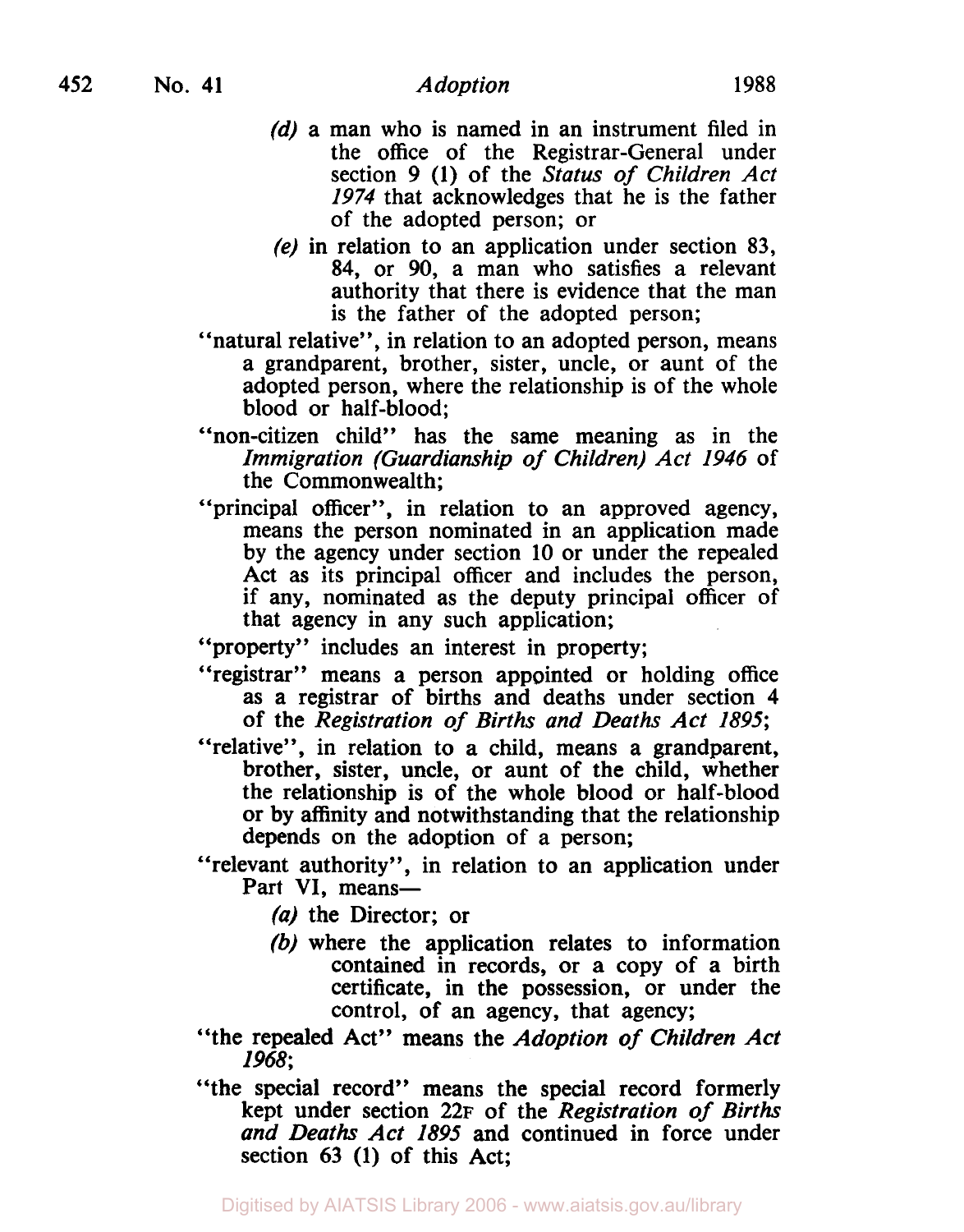"Territory" means a Territory of the Commonwealth;

"ward of the State" has the same meaning as in the *Child Welfare Act 1960.* 

(2) The definitions of "natural parent" and "natural relative" in subsection (1) are not affected by the provisions of this Act relating to the effect of adoption orders.

- $(3)$  Where-
	- (a) an adoption order has been made in favour of one person as mentioned in section 19, 20, or 21; or
	- (b) an application under this Act for such an order has been made, or is proposed,

references in this Act to adoptive parents or prospective adoptive parents shall be read as including references to an adoptive parent or prospective adoptive parent, as the case may require.

**4-(1)** Subject to subsection (2), the Director may, by notice Approved in writing, approve a person as a counsellor for the purposes of this Act and may, by notice in writing, revoke any such approval.

(2) The Director shall not approve a person as a counsellor under subsection (1) unless the person is—

- *(a)* an officer of the Department for Community Welfare or a person who is temporarily employed in that Department;
- (b) employed by an approved agency; or
- (c) if he is not such an officer or so employed, a person who, in the opinion of the Director, has such qualifications and experience as are appropriate for a counsellor for the purposes of this Act.

5-Except where otherwise provided in this Act, the *Jurisdiction of* jurisdiction conferred on a court by this Act is exercisable by **a** magistrate sitting alone.

6-(1) The court shall not make an order for the adoption **Requirements for** of a child unless-

(a) at the time of the filing in the court of the application for the order-

- (i) each of the prospective adoptive parents was resident or domiciled in Tasmania; and
- (ii) the child was present in Tasmania; or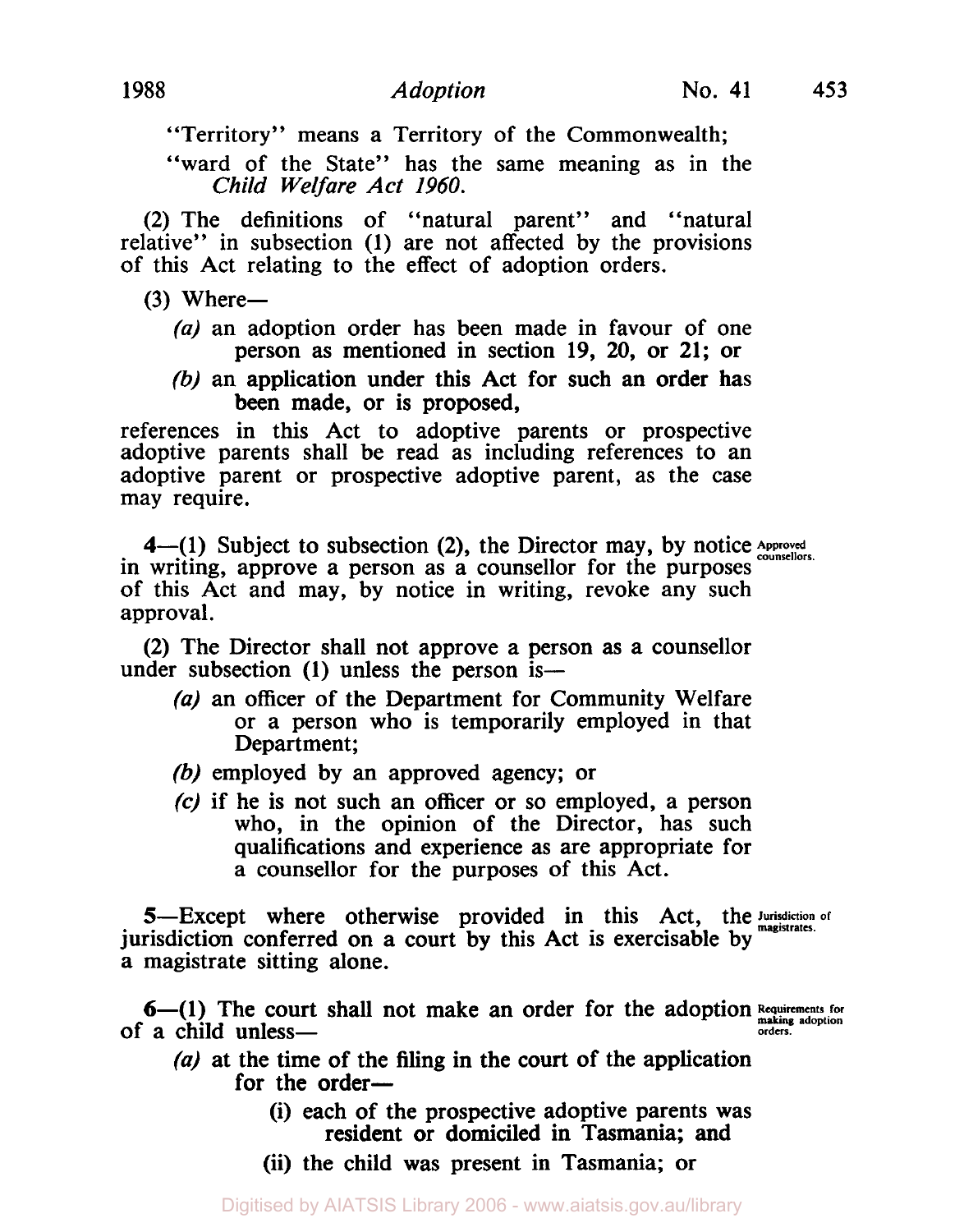(b) the child was born in Tasmania and at the time of the filing in the court of that application was under the guardianship of the Director.

**(2)** For the purposes of subsection **(1),** where the court is satisfied that $-$ 

- *(a)* the prospective adoptive parents were resident or domiciled in Tasmania;
- (b) a child was present in Tasmania; or

*(c)* a child was under the guardianship of the Director, on a date within **21** days before the date on which an application was filed in the court, the court may, in the absence of evidence to the contrary, presume that-

*(d)* the prospective adoptive parents were resident or domiciled in Tasmania;

**(e)** the child was present in Tasmania; or

(f) the child was under the guardianship of the Director, as the case may be, at the time of the filing of the application in the court.

**Rules of private international law not to apply.** 

**7**—The jurisdiction of the court to make an adoption order is not dependent on any fact or circumstance not expressly specified in this Act.

Welfare and **8**—In the administration of this Act, the welfare and interests interests *<sup>10</sup>***be paramount.** of the child or adopted person concerned shall be regarded as the paramount consideration at all times.

# PART II

# **ADOPTIONS UNDER THIS ACT**

# *Division I-Arrangement of adoptions*

Adoptions may 9-(1) For the purposes of this Act, arrangements or Director or by **Director** or **proved agency**. **Property a** *pirector or by agency by c <i>p c c<sub>n*</sub> *c c<sub>n*</sub> *c c<sub>n*</sub> *c c c<sub>n*</sub> *c c c<sub>n*</sub> *c c c* an adoption order in favour of any persons may be made by, or on behalf of, the Director or by, or on behalf of, an approved agency.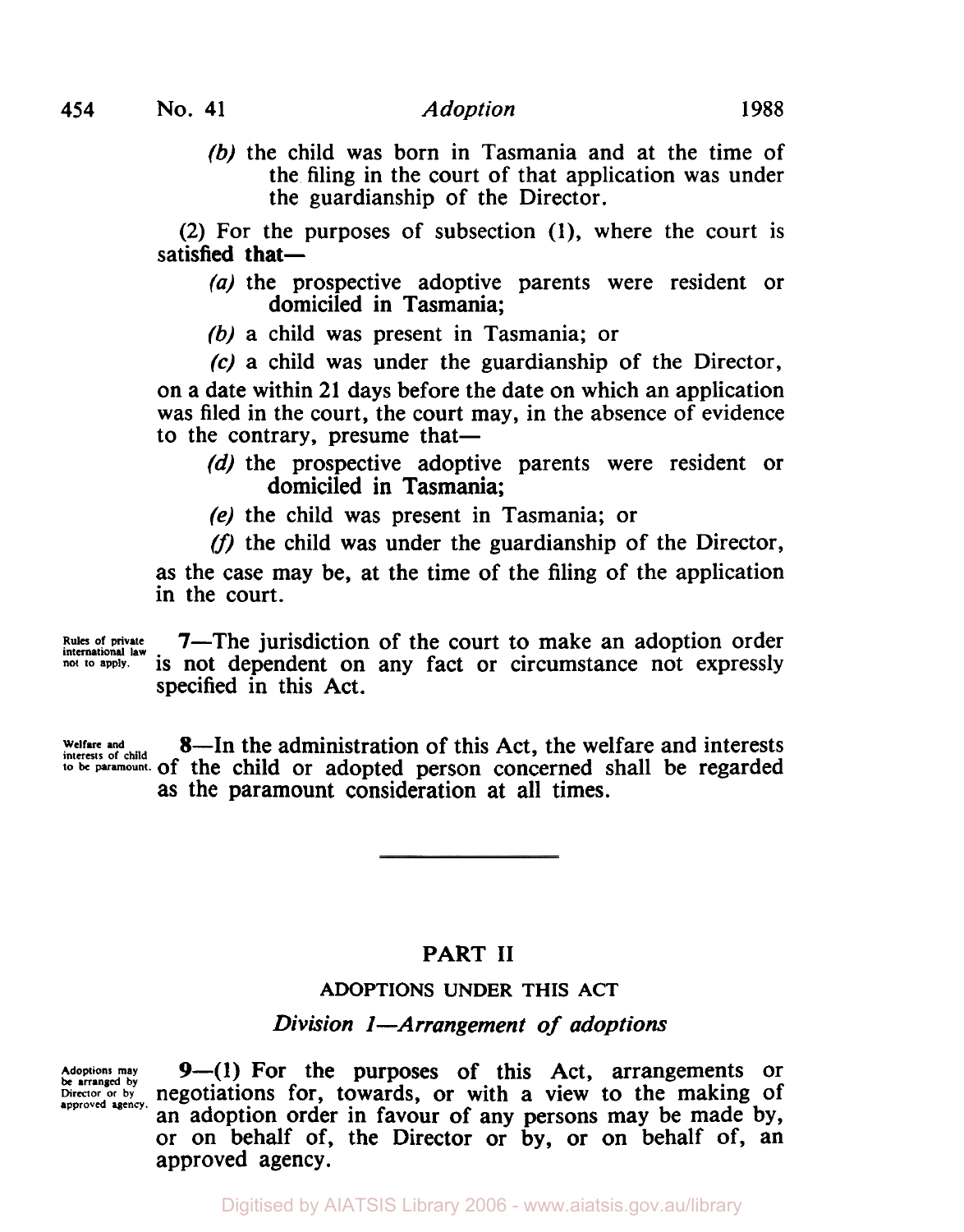(2) Except as otherwise provided in this Act, an order shall not be made for the adoption of a child unless arrangements or negotiations for, towards, or with a view to, the adoption of the child have been made by, or on behalf of, the Director or by, or on behalf of, an approved agency.

**10-(1)** In this section, "welfare organization" means an *Application for* organization, whether corporate or unincorporate, formed or **adoption agency.**  carried on primarily or principally for religious, charitable, benevolent, philanthropic, or welfare purposes, but does not include an organization formed or carried on for the purpose of trading or securing a pecuniary profit to its members.

(2) A welfare organization desiring to carry on, the activity of conducting negotiations, or making arrangements, with a view to the adoption of children may apply in writing to the Minister for approval as an adoption agency.

- (3) An application under this section-
	- *(a)* shall contain such information relating to the organization as is prescribed;
	- (b) shall specify the address of the principal office in Tasmania of the organization;
	- *(c)* shall nominate a person resident in Tasmania to be the principal officer of the organization; and
	- *(d)* may nominate a person resident in Tasmania to be the deputy principal officer of the organization for the purposes of this Act.

**(4)** Where the Minister receives an application under this section, he shall publish notice of the application in the *Gazette.* 

11-(1) The Minister may, as he thinks fit, grant or refuse Minister may without limiting the generality of this section, may refuse to grant the application if it appears to him to grant an application under section 10 and in particular,  $\frac{1}{10}$  **b** grant or refuse

- *(a)* that the applicant is not a welfare organization within the meaning of that section; or
- (b) that the applicant is not suited to making arrangements with a view to the adoption of children, having regard to all relevant considerations, including the qualifications, experience, character, and number of the persons taking part, or proposing to take part, in the management or control of the organization, or engaged or proposed to be engaged, on behalf of the organization, in the making of arrangements with a view to the adoption of children.

Digitised by AIATSIS Library 2006 - www.aiatsis.gov.au/library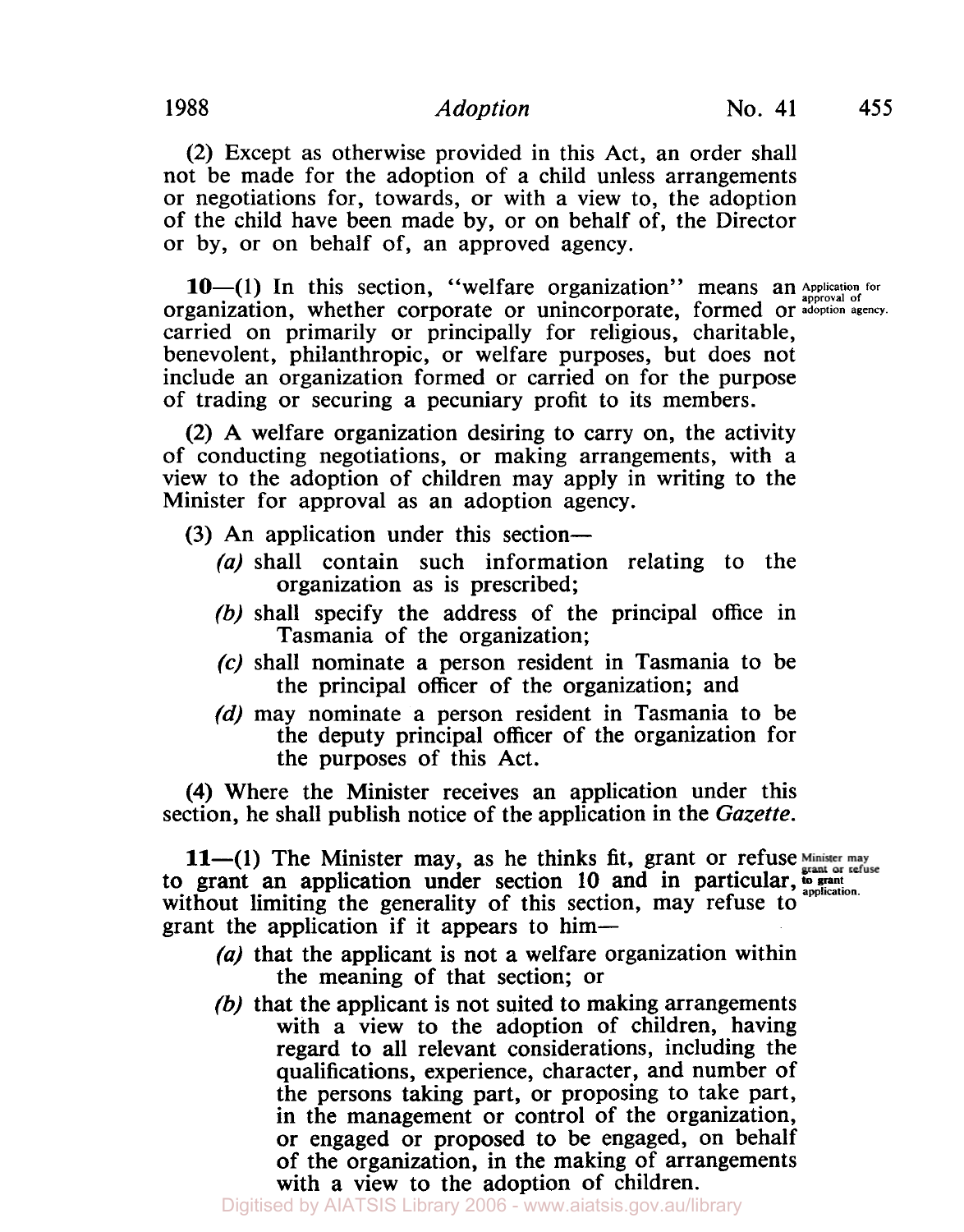(2) Where the Minister approves an adoption agency under this section, the approval—

- $(a)$  shall be subject to such conditions and requirements as may be prescribed; and
- (b) may be granted subject to such additional conditions and requirements as the Minister thinks fit and specifies by notice in writing given to the principal officer of that adoption agency.

Principal officer **12—(1)** Anything done by the principal officer of an **agency. approved agency, or with his approval, shall, for the purposes** of this Act but without prejudice to any personal liability of the principal officer, be deemed to be done by the approved agency.

> (2) An approved agency shall, within 7 days after the occurrence of a vacancy in the office of its principal officer, appoint a person resident in Tasmania to fill the vacancy, either temporarily or permanently, and shall give notice in writing to the Director of the appointment.

> (3) For the purposes of subsection (2), the office of principal officer shall be deemed to become vacant if the person holding the office ceases to be resident in Tasmania.

**Revocation or approval. suspension of** 

**of approved** 

**13—(1)** The Minister may at any time, by notice in writing served personally or by certified mail on the principal officer of an approved agency, revoke or suspend for a specified period the approval of the agency under this Division-

(a) at the request of the approved agency concerned;

- (b) in the case of a revocation or suspension of approval under section **11,** on the ground that the approved agency is no longer a suitable organization to conduct negotiations or make arrangements with a view to the adoption of children, having regard to all relevant considerations including the matters referred to in that section; or
- **(c)** on the ground that the approved agency has contravened, or failed to comply with, a provision of this Act that is applicable to it.

**(2)** Where the approval of a welfare organization as an approved agency is revoked or suspended under subsection **(l),**  the organization shall not commence or continue arrangements or negotiations for the adoption of **a** child under this Act.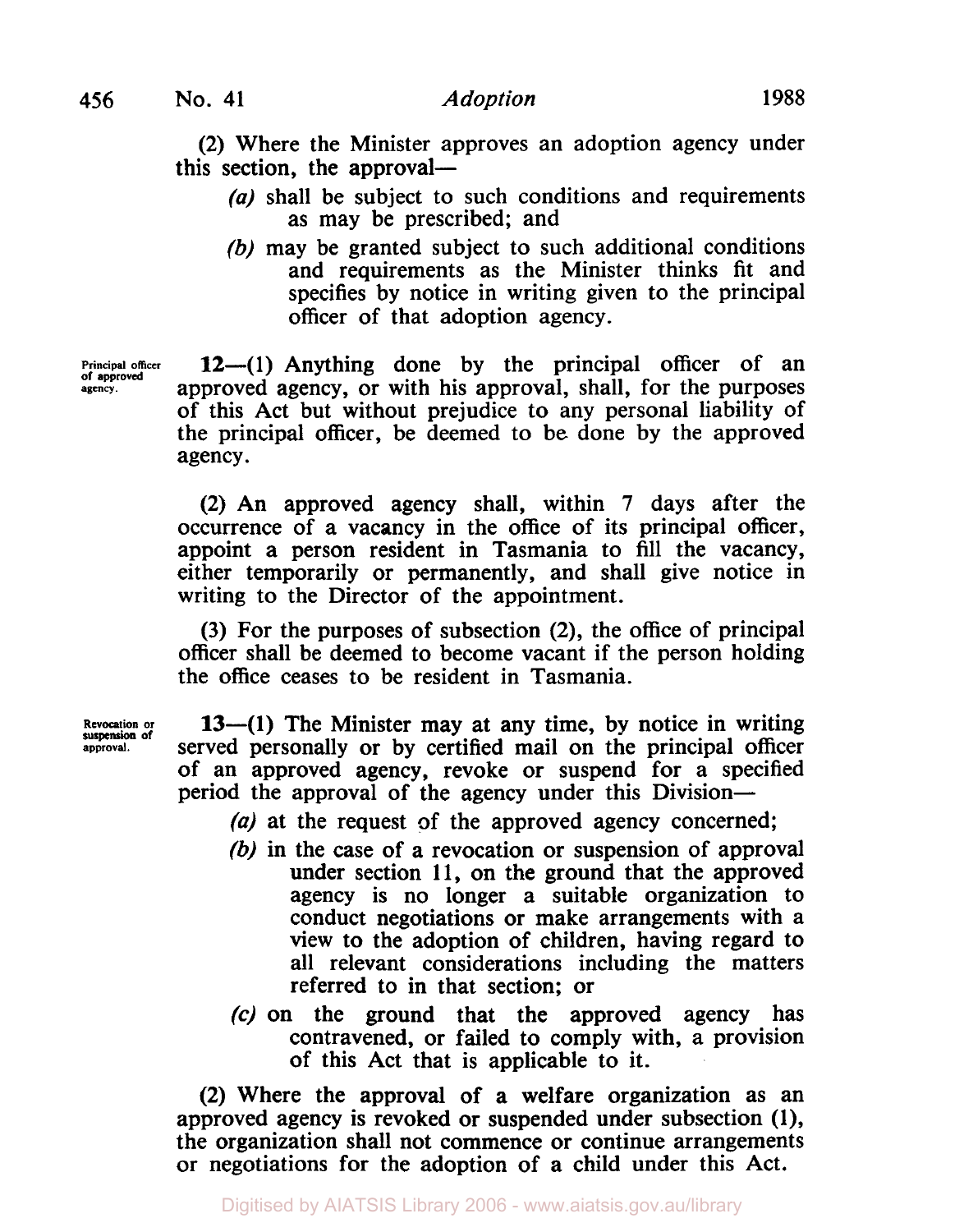**14**—Where a welfare organization ceases to be an approved **Effect** of cessation or agency or the approval of a welfare organization as an approved suspension, &c., agency is revoked or suspended under section 13 (1)-

- *(a)* all records and other documents held by it or under its control relating to the arrangement or negotiation of adoptions shall become the property of the Director or, if the welfare organization has with his approval entered into an agreement with an approved agency that the approved agency be the successor of the welfare organization, the property of that approved agency; and
- (b) the arrangements or negotiations being undertaken by the first-mentioned approved agency immediately before the cessation, revocation, or suspension shall be continued by the Director or the principal officer of the approved agency that is the successor of the first-mentioned approved agency, as the case may be.

15-On the expiration of the period of suspension of the **Expiration of** approval of a welfare organization as an approved agency- **approval or** authority,

- *(a)* the Director may return to the approved agency such documents and records as, by virtue of section **14**  *(a),* become his property on the suspension; and
- (b) the Director may authorize the approved agency to continue such arrangements and negotiations being undertaken by him as he thinks fit, if the arrangements or negotiations are such as, but for the suspension, would have been carried on by the approved agency.

16-(1) The Director shall keep records in respect of each **Duty to keep**  adoption negotiated or arranged by him or on his behalf. **records of adoptions.** 

(2) The principal officer of an approved agency shall keep records of each adoption negotiated or arranged by the approved agency or on its behalf.

17-In all matters relating to the exercise of their powers **Duites of**<br>and the performance of their duties under this Act, the Director **Principal officers.** and the principal officer of an approved agency shall have regard to adoption as a service for the child concerned.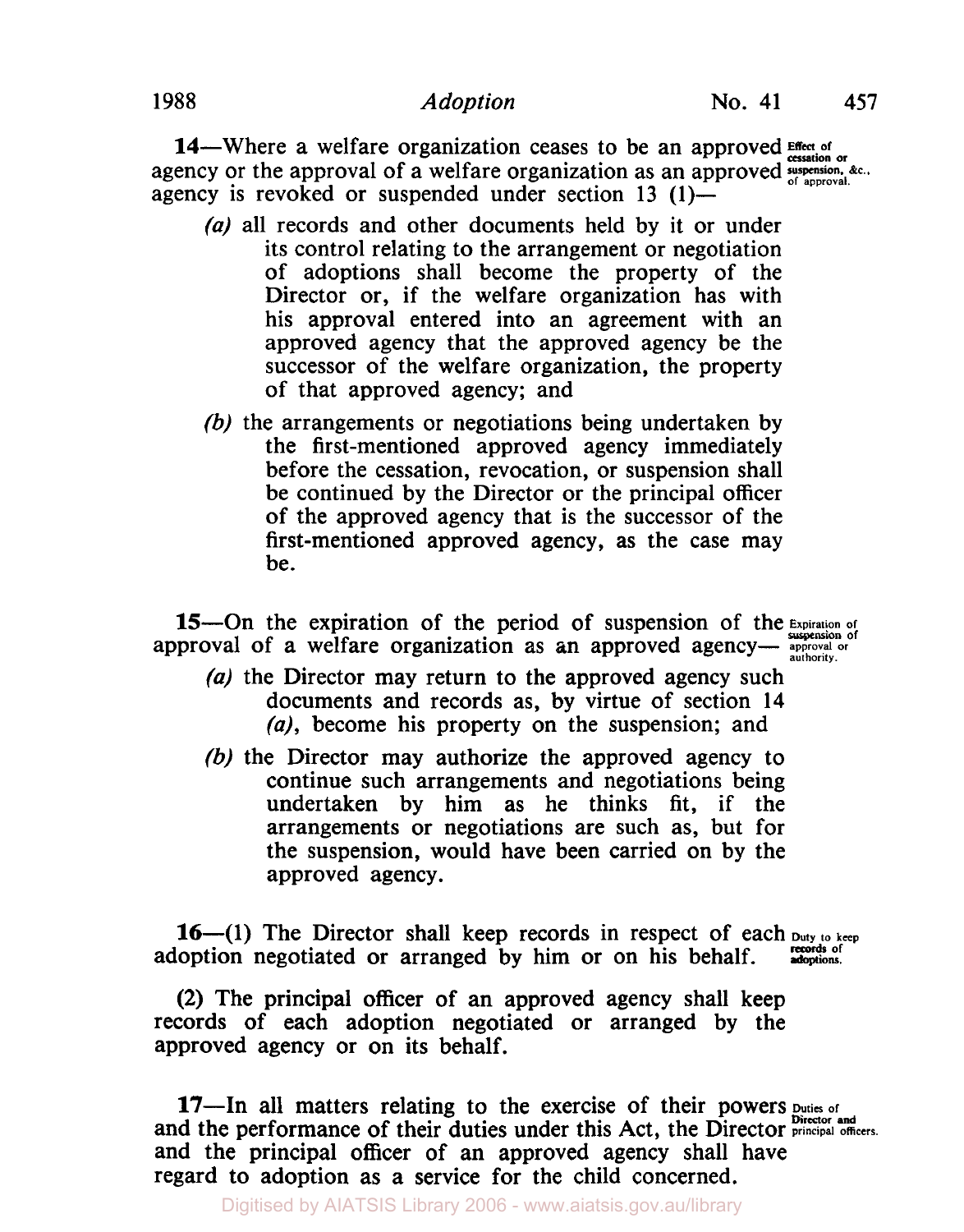# *Division 2-General*

*to* be **made on** 

**18-(1)** Subject to subsection (2), an application for an **application by** adoption order shall be made by the Director or the principal **principal officer** officer of an approved agency on behalf of the prospective adoptive parents.

- $(2)$  Where--
	- *(a)* a prospective adoptive parent is a spouse of a natural parent or of an adoptive parent of the child proposed to be adopted; or
	- (b) a prospective adoptive parent is a person who is, or whose spouse is, a relative of the child proposed to be adopted,

only the Director is competent to make the application on behalf of the prospective adoptive parent.

Who may be  $\bf{adopted}$ .

**19—(1)** On application by the Director or the principal officer of an approved agency but subject to this Act, the court may make an order for the adoption of a child who-

- *(a)* had not attained the age of 18 years before the date on which the application was filed in the court; or
- (b) has been brought up, maintained, and educated by-
	- (i) the prospective adoptive parent or either of the prospective adoptive parents; or
	- (ii) the prospective adoptive parent and his or her deceased spouse,
	- as the child of that parent or, as the case may be, of that parent and his or her spouse,

but the court shall not make an order for the adoption of a child who is, or has been, married.

(2) An order may be made under this Act for the adoption of a child notwithstanding that the child had, whether before or after the commencement of this section, and whether in Tasmania or elsewhere, previously been adopted.

Persons in whose **Persons** in  $\frac{m}{2}$ **orders may made** 

**20**-(1) An order for the adoption of a child may be made in favour of a man and a woman who are married to each other and have been so married for not less than 3 years before the date on which the order is made.

(2) The period of 3 years referred to in subsection **(1)** may include a period during which a man and a woman resided together in a stable continuous *de facto* relationship immediately before their marriage.